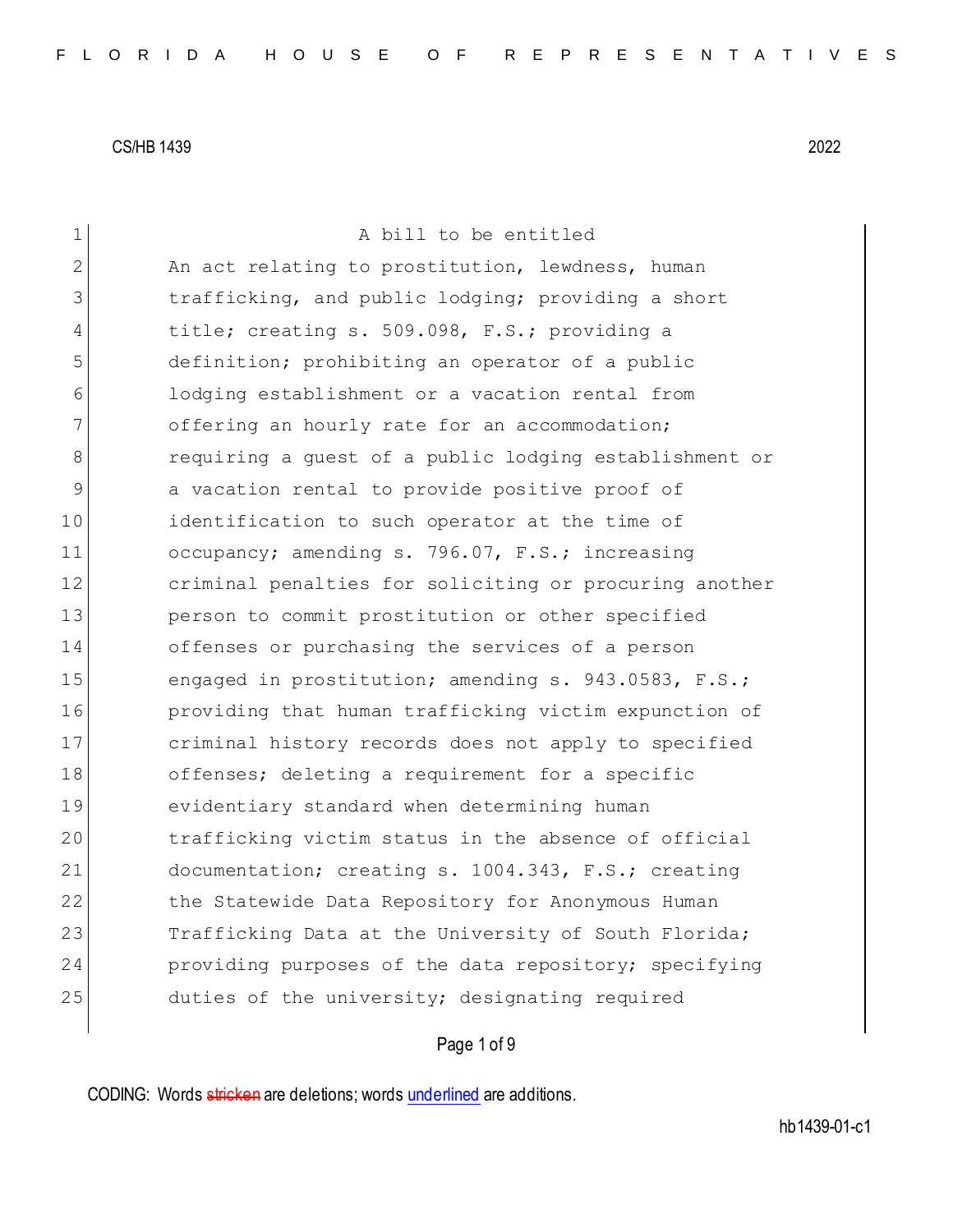| FLORIDA HOUSE OF REPRESENTATIVES |  |  |  |  |  |  |  |  |  |  |  |  |  |  |  |  |  |  |  |  |  |  |  |  |  |  |  |  |  |  |
|----------------------------------|--|--|--|--|--|--|--|--|--|--|--|--|--|--|--|--|--|--|--|--|--|--|--|--|--|--|--|--|--|--|
|----------------------------------|--|--|--|--|--|--|--|--|--|--|--|--|--|--|--|--|--|--|--|--|--|--|--|--|--|--|--|--|--|--|

| 26 | reporting entities; requiring specified information to           |
|----|------------------------------------------------------------------|
| 27 | be reported; providing timeframes for reporting;                 |
| 28 | providing an effective date.                                     |
| 29 |                                                                  |
| 30 | Be It Enacted by the Legislature of the State of Florida:        |
| 31 |                                                                  |
| 32 | Section 1.<br>This act may be cited as the "Human Trafficking    |
| 33 | Reduction Act."                                                  |
| 34 | Section 2. Section 509.098, Florida Statutes, is created         |
| 35 | to read:                                                         |
| 36 | 509.098 Prohibition of hourly rates; proof of                    |
| 37 | identification.-                                                 |
| 38 | For purposes of this section, the term "vacation<br>(1)          |
| 39 | rental" has the same meaning as provided in s. 509.242(1)(c).    |
| 40 | An operator of a public lodging establishment or a<br>(2)        |
| 41 | vacation rental may not offer an hourly rate for an              |
| 42 | accommodation.                                                   |
| 43 | (3) A guest of a public lodging establishment or a               |
| 44 | vacation rental must provide positive proof of identification to |
| 45 | the operator of the public lodging establishment or the vacation |
| 46 | rental at the time of his or her occupancy of the accommodation. |
| 47 | Section 3. Paragraph (a) of subsection (5) of section            |
| 48 | 796.07, Florida Statutes, is amended, and paragraphs (f) and (i) |
| 49 | of subsection (2) of that section are republished, to read:      |
| 50 | 796.07 Prohibiting prostitution and related acts.-               |
|    |                                                                  |

# Page 2 of 9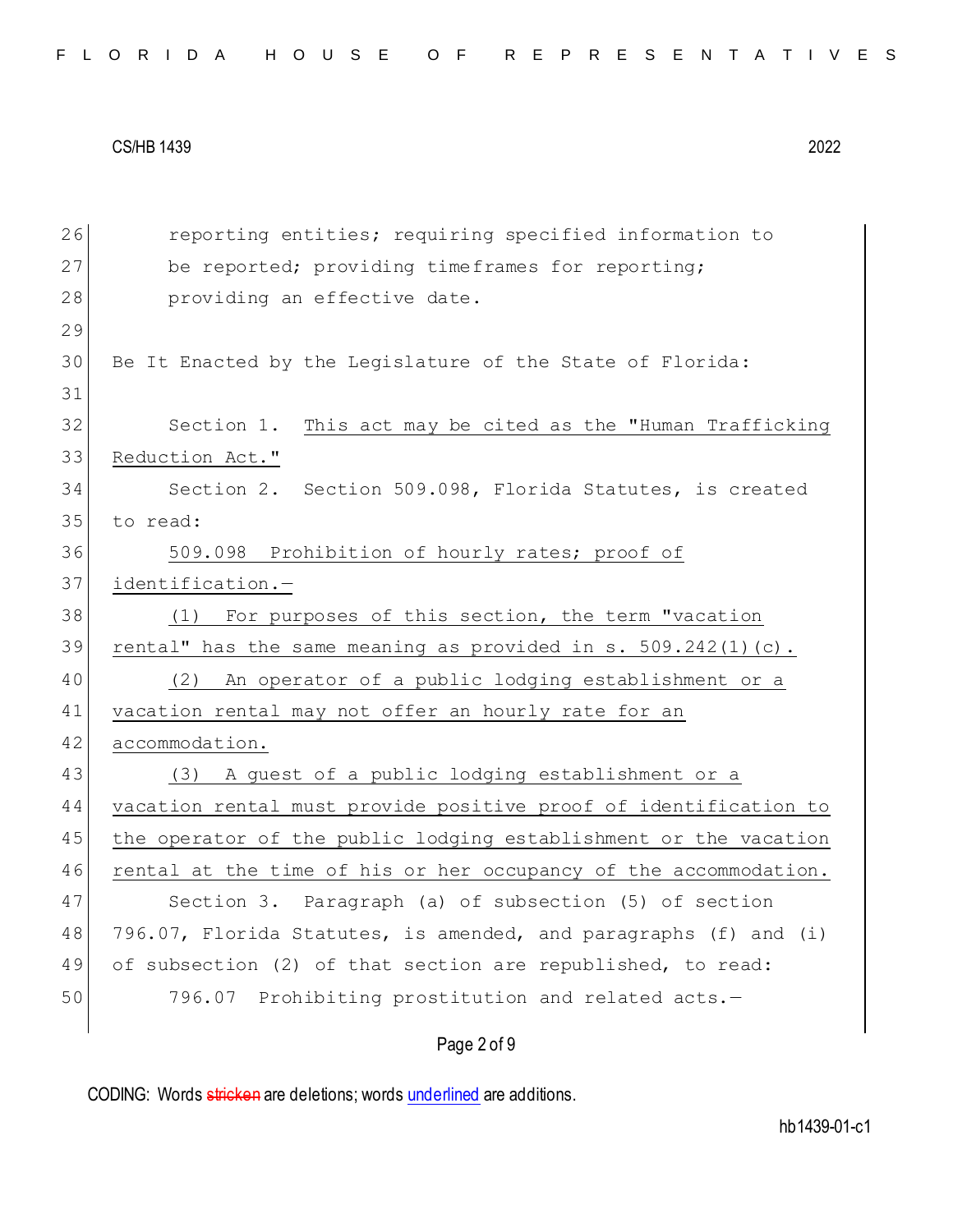Page 3 of 9 51 (2) It is unlawful: 52 (f) To solicit, induce, entice, or procure another to 53 commit prostitution, lewdness, or assignation. 54 (i) To purchase the services of any person engaged in 55 prostitution. 56 (5)(a) A person who violates paragraph (2)(f) or paragraph  $57$  (2)(i) commits: 58 1. A felony of the third misdemeanor of the first degree 59 for a first violation, punishable as provided in s. 775.082,  $\theta$ 60 s. 775.083, or s. 775.084.  $61$  2. A felony of the second third degree for a second 62 violation, punishable as provided in s. 775.082, s. 775.083, or 63 s. 775.084. 64 3. A felony of the first second degree for a third or 65 subsequent violation, punishable as provided in s. 775.082, s. 66 775.083, or s. 775.084. 67 Section 4. Subsections (3) and (5) of section 943.0583, 68 Florida Statutes, are amended to read: 69 943.0583 Human trafficking victim expunction.-70 (3)(a) Except as provided in paragraph  $(b)$ , a person who 71 is a victim of human trafficking may petition for the expunction 72 of a criminal history record resulting from the arrest or filing 73 of charges for one or more offenses committed or reported to 74 have been committed while the person was a victim of human 75 trafficking, which offense was committed or reported to have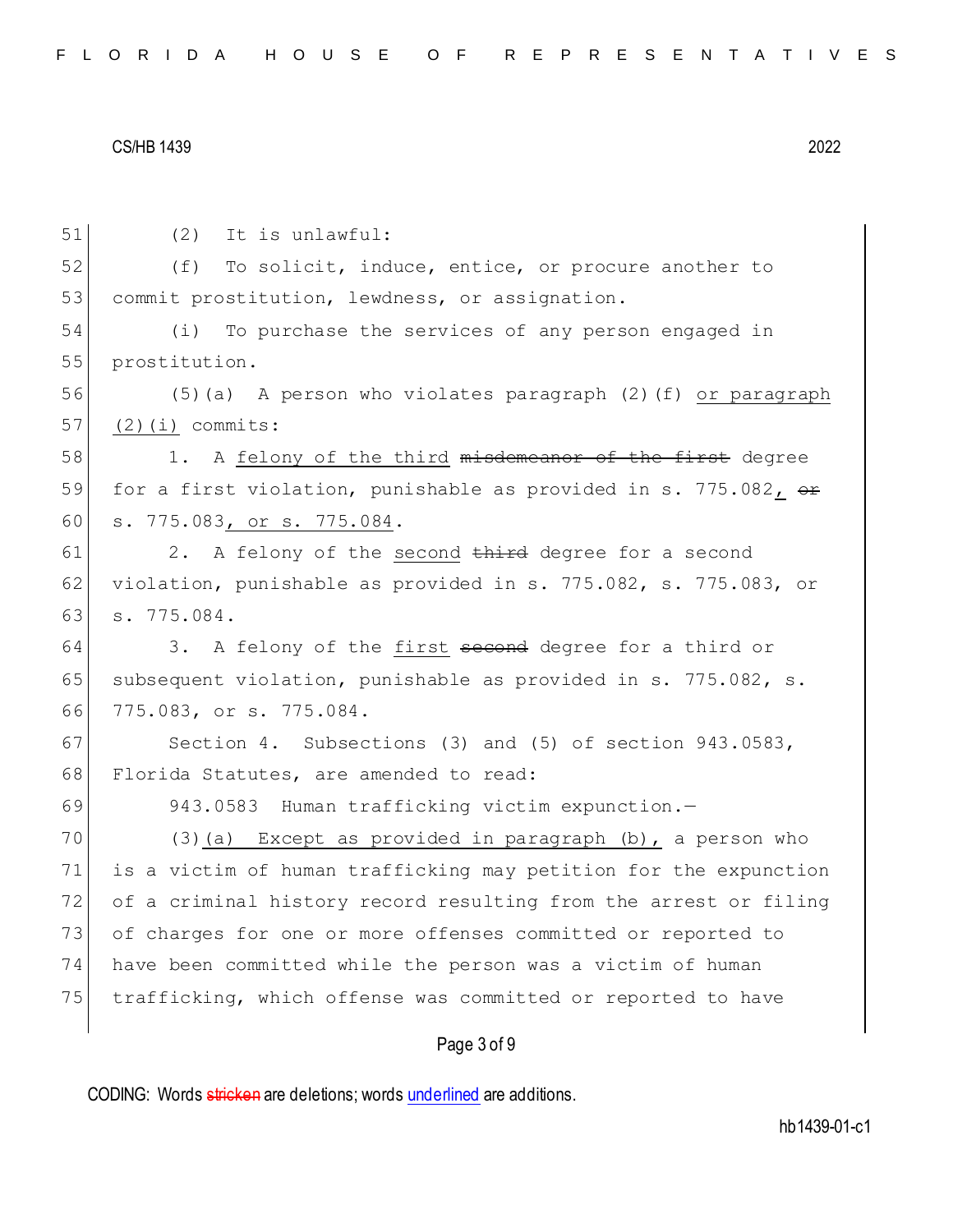76 been committed as a part of the human trafficking scheme of 77 which the person was a victim or at the direction of an operator 78 of the scheme, including, but not limited to, violations under 79 chapters 796 and 847, without regard to the disposition of the 80 arrest or of any charges.

81 (b) However, This section does not apply to any offense 82 listed in s. 775.084(1)(b)1. if the defendant was found guilty 83 of, or pled guilty or nolo contendere to, any such offense.

84 (c) Determination of the petition under this section 85 should be by a preponderance of the evidence. A conviction 86 expunged under this section is deemed to have been vacated due 87 to a substantive defect in the underlying criminal proceedings. 88 If a person is adjudicated not guilty by reason of insanity or 89 is found to be incompetent to stand trial for any such charge, 90 the expunction of the criminal history record may not prevent 91 the entry of the judgment or finding in state and national 92 databases for use in determining eligibility to purchase or 93 possess a firearm or to carry a concealed firearm, as authorized 94 in s. 790.065(2)(a)4.c. and 18 U.S.C. s. 922(t), nor shall it 95 prevent any governmental agency that is authorized by state or 96 federal law to determine eligibility to purchase or possess a 97 firearm or to carry a concealed firearm from accessing or using 98 the record of the judgment or finding in the course of such 99 agency's official duties.

100 (5) Official documentation of the victim's status creates

#### Page 4 of 9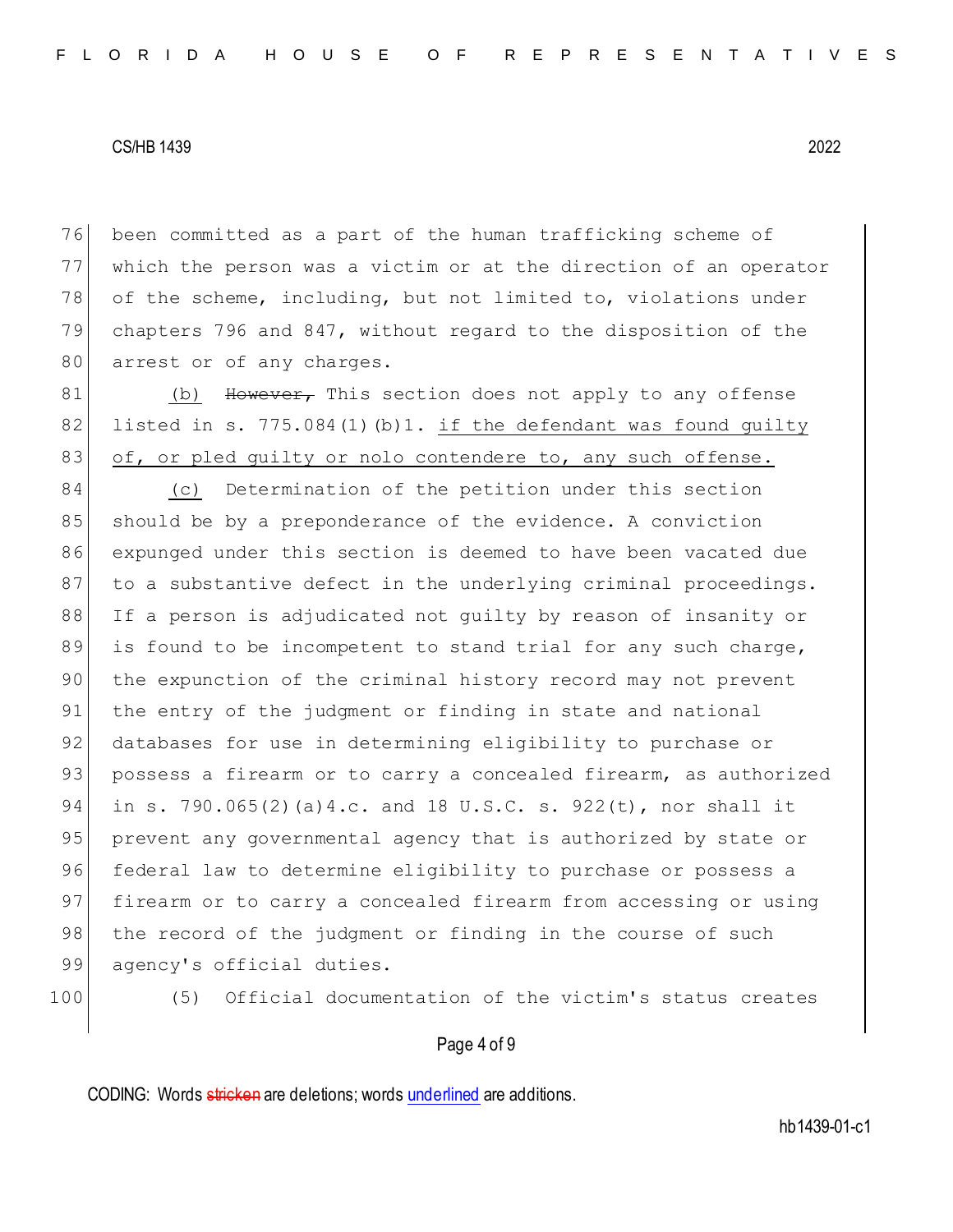101 a presumption that his or her participation in the offense was a 102 result of having been a victim of human trafficking but is not 103 required for granting a petition under this section. A 104 determination made without such official documentation must be 105 made by a showing of clear and convincing evidence. 106 Section 5. Section 1004.343, Florida Statutes, is created 107 to read: 108 1004.343 Statewide Data Repository for Anonymous Human 109 Trafficking Data.-110 (1) There is created the Statewide Data Repository for 111 Anonymous Human Trafficking Data. The repository shall be housed 112 in and operated by the University of South Florida Trafficking 113 in Persons - Risk to Resilience Lab. 114 (a) The Statewide Data Repository for Anonymous Human 115 Trafficking Data shall: 116 1. Collect and analyze anonymous human trafficking data to 117 identify trends in human trafficking in the state over time. 118 2. Evaluate the effectiveness of various state-funded 119 initiatives to combat human trafficking to enable the state to 120 make evidence-based decisions in funding future initiatives. 121 3. Disseminate relevant data to law enforcement agencies, 122 state agencies, and other entities to assist in combatting human 123 trafficking and apprehending and prosecuting persons responsible 124 for conducting human trafficking. 125 4. Evaluate the effectiveness of interventions and

### Page 5 of 9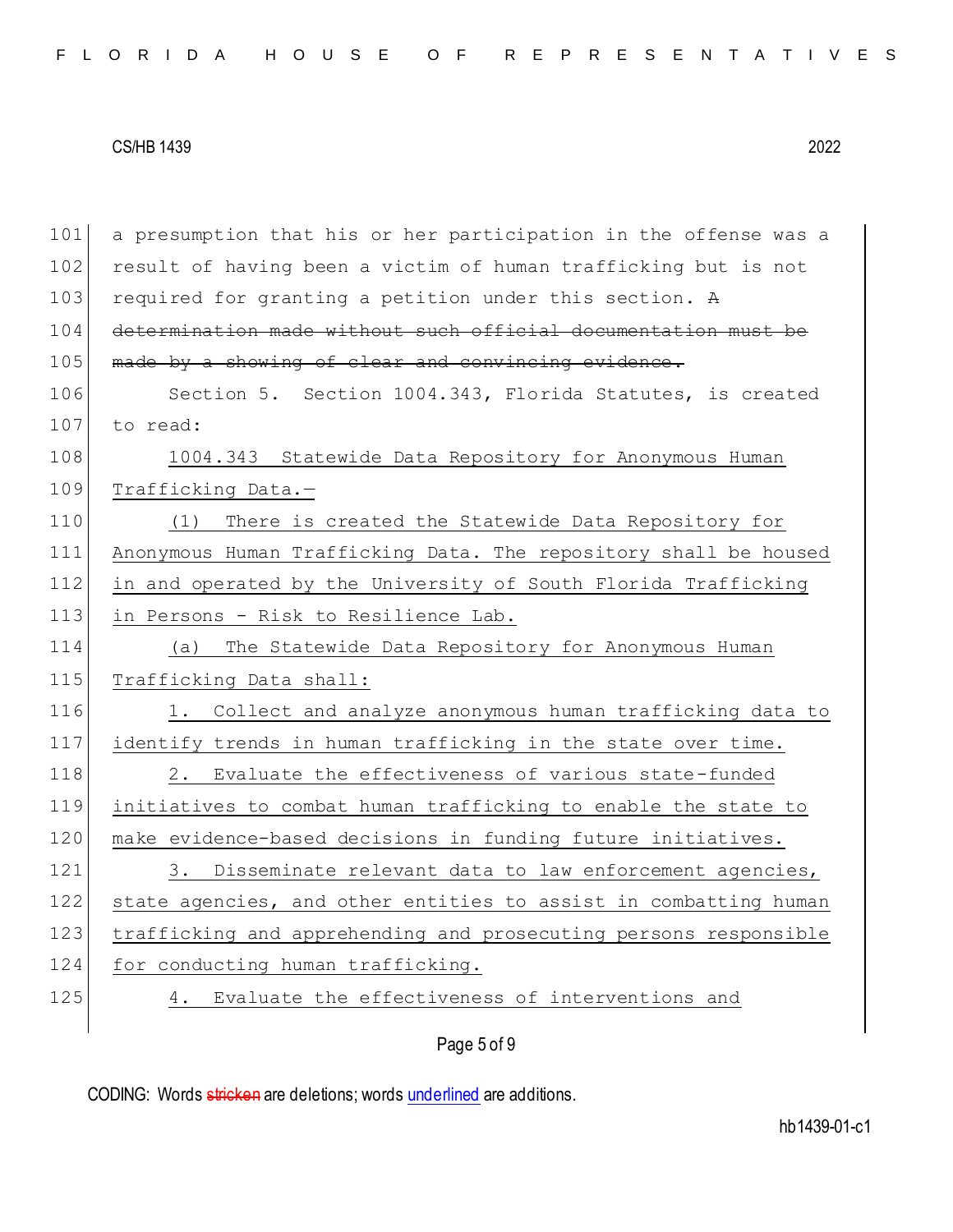| 126 | services provided to assist human trafficking victims.           |
|-----|------------------------------------------------------------------|
| 127 | The University of South Florida Trafficking in Persons<br>(b)    |
| 128 | - Risk to Resilience Lab shall:                                  |
| 129 | Design, operate, maintain, and protect the integrity of<br>1.    |
| 130 | the Statewide Data Repository for Anonymous Human Trafficking    |
| 131 | Data.                                                            |
| 132 | Design, in consultation with the Department of Law<br>2.         |
| 133 | Enforcement and other law enforcement partners, and launch a     |
| 134 | user-friendly system for efficiently reporting anonymous human   |
| 135 | trafficking data to the Statewide Data Repository for Anonymous  |
| 136 | Human Trafficking Data at no additional cost to reporting        |
| 137 | entities.                                                        |
| 138 | 3. Analyze anonymous human trafficking data to identify          |
| 139 | initiatives and interventions that are effective in combatting   |
| 140 | human trafficking, apprehending and prosecuting persons          |
| 141 | responsible for conducting human trafficking, and assisting      |
| 142 | human trafficking victims.                                       |
| 143 | 4. Work with law enforcement agencies and state agencies         |
| 144 | to report data on human trafficking investigations and           |
| 145 | prosecutions which can aid such agencies in combatting human     |
| 146 | trafficking and apprehending and prosecuting persons responsible |
| 147 | for conducting human trafficking.                                |
| 148 | Except as provided in paragraph (b), the following<br>(2) (a)    |
| 149 | agencies and entities shall report anonymous human trafficking   |
| 150 | data required under this section:                                |
|     |                                                                  |

## Page 6 of 9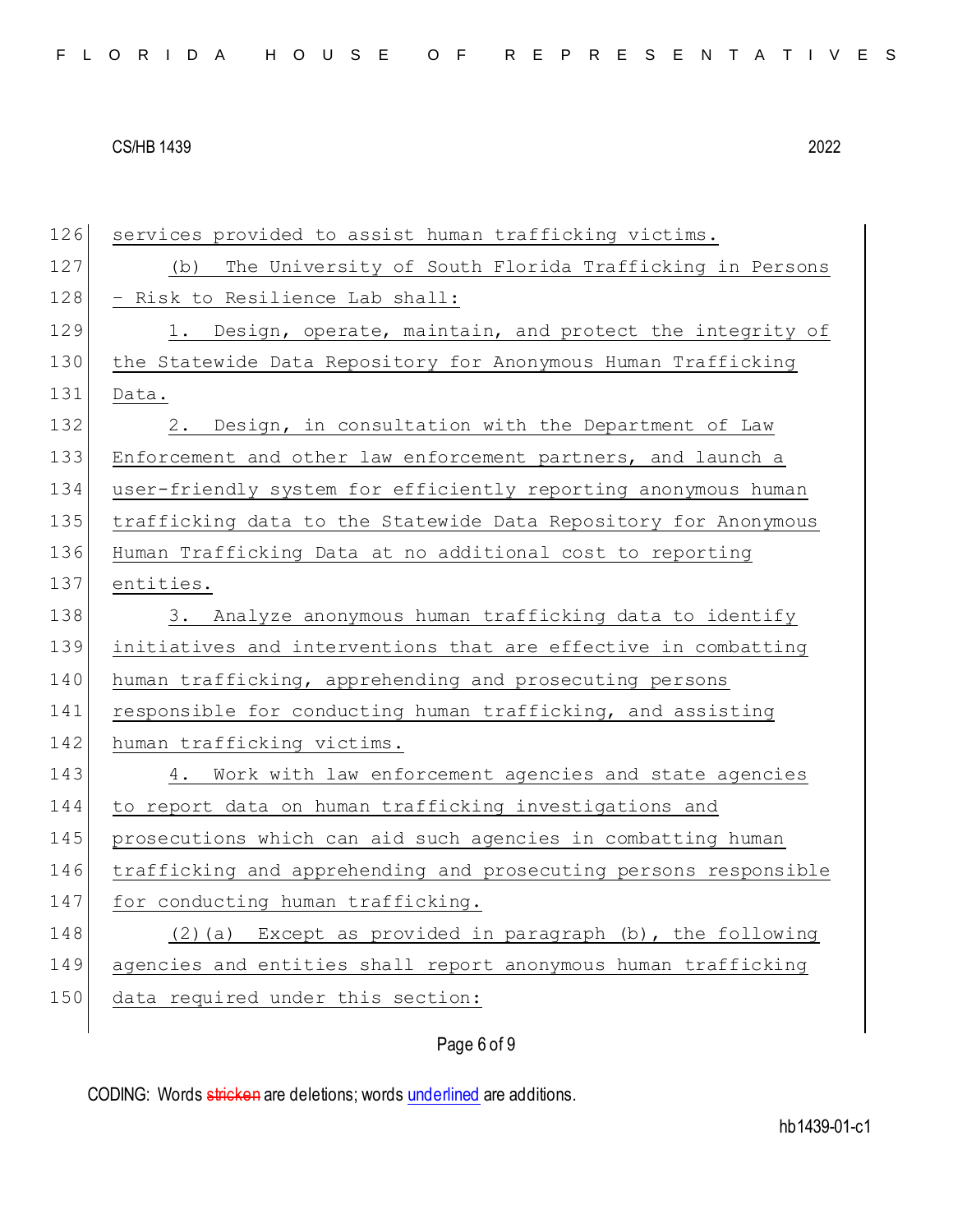151 1. Law enforcement agencies operating with state or local 152 government tax proceeds, including, but not limited to, 153 municipal police departments, county sheriffs, and state 154 attorneys. 155 2. The Department of Law Enforcement and any other state 156 agency that holds data related to human trafficking. 157 3. Service providers and other nongovernmental 158 organizations that serve human trafficking victims and receive 159 state or federal funding for such purpose. 160 (b) A required reporting entity that submits the data 161 required under subsection (3) to the Department of Law 162 Enforcement's Uniform Crime Report system or Florida Incident-163 Based Reporting System may, but is not required to, submit any 164 additional data to the Statewide Data Repository for Anonymous 165 Human Trafficking Data. The Department of Law Enforcement shall 166 report to the Statewide Data Repository for Anonymous Human 167 Trafficking Data, at least quarterly, the data required under 168 subsection (3) that has been reported by a required reporting 169 entity to the department. 170 (3) A required reporting entity shall submit the following 171 data to the Statewide Data Repository for Anonymous Human 172 Trafficking Data unless such entity is exempt from the reporting 173 requirement under paragraph (2)(b): 174 (a) The alleged human trafficking offense that was 175 investigated or prosecuted and a description of the alleged

Page 7 of 9

CODING: Words stricken are deletions; words underlined are additions.

hb1439-01-c1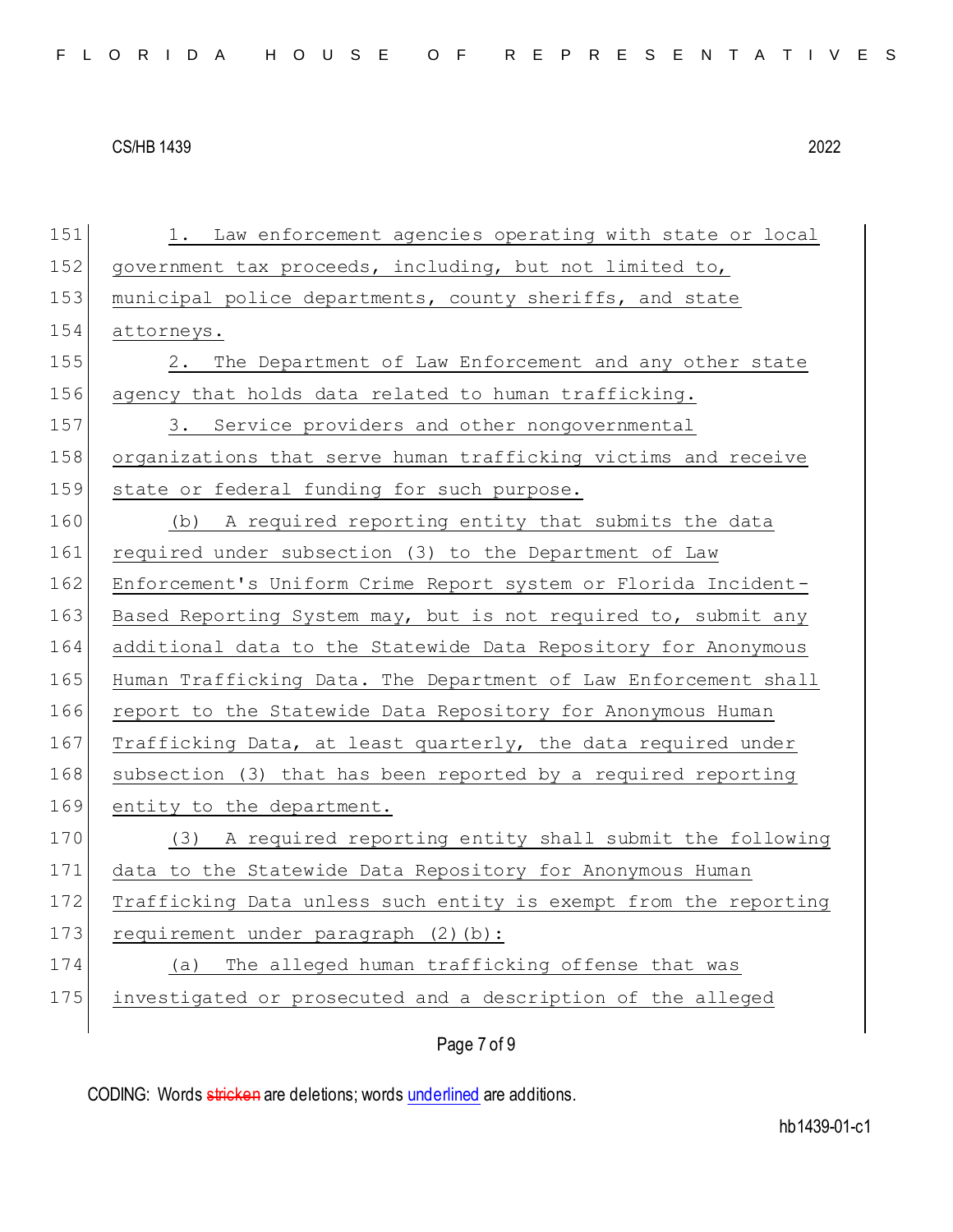| 176 | prohibited conduct.                                                  |
|-----|----------------------------------------------------------------------|
| 177 | The age, gender, and race or ethnicity of each suspect<br>(b)        |
| 178 | or defendant and victim.                                             |
| 179 | The date, time, and location of the alleged offense.<br>(C)          |
| 180 | The type of human trafficking involved, whether for<br>(d)           |
| 181 | labor or services or commercial sexual activity.                     |
| 182 | (e) Any other alleged offense related to the human                   |
| 183 | trafficking offense that was investigated or prosecuted.             |
| 184 | Information regarding any victim services organization<br>(f)        |
| 185 | or related program to which the victim was referred, if              |
| 186 | available.                                                           |
| 187 | The disposition of the investigation or prosecution,<br>(q)          |
| 188 | regardless of the manner of disposition.                             |
| 189 | $(4)$ (a) A required reporting entity located in a county            |
| 190 | with a population of more than 500,000 must begin reporting data     |
| 191 | required by this section to the Statewide Data Repository for        |
| 192 | Anonymous Human Trafficking Data, or to the Department of Law        |
| 193 | Enforcement as authorized under paragraph (2) (b), on or before      |
| 194 | July 1, 2023, and at least quarterly each year thereafter.           |
| 195 | (b) A required reporting entity located in a county with a           |
| 196 | population of 500,000 or fewer must begin reporting data             |
| 197 | required by this section to the Statewide Data Repository for        |
| 198 | Anonymous Human Trafficking Data, or to the Department of Law        |
| 199 | Enforcement as authorized under paragraph $(2)$ $(b)$ , on or before |
| 200 | July 1, 2024, and at least biannually each year thereafter.          |
|     |                                                                      |

## Page 8 of 9